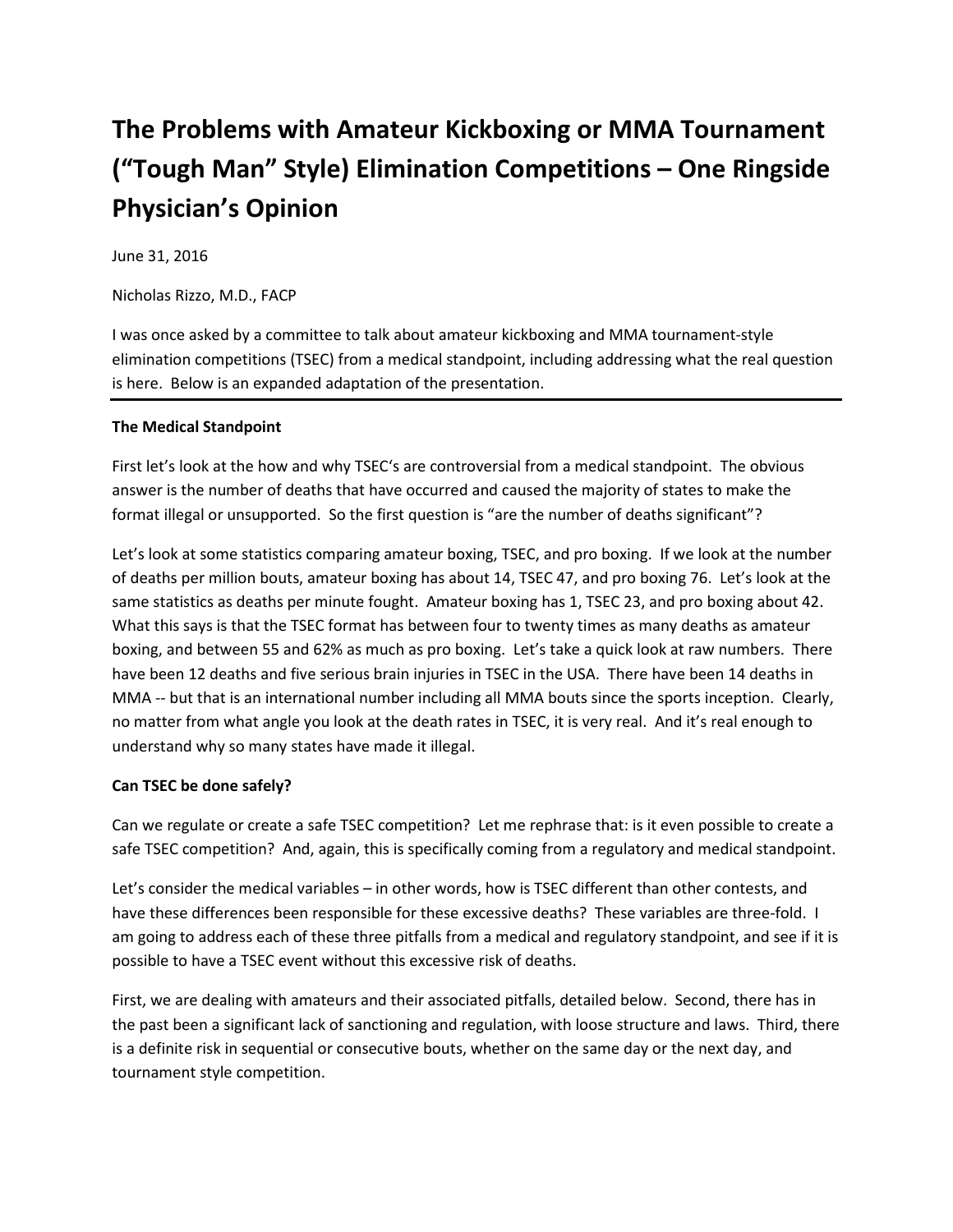#### **What defines an amateur?**

The first issue we face is that we are dealing with amateurs. Now, on the surface, this doesn't sound bad. But, that is not necessarily the case. I can tell you that the word "amateur" does NOT, I repeat, is not equivalent to "easy" or "light" or "in good fun". All too often, it means things are often done amateurishly. Note, though, that these amateurs are not the same as amateurs in USA boxing for example. Those amateurs have well-established training regimens, coaches, regulation, etc. that TSEC competitors do not have. In other words, USA Boxing amateurs are not just amateurs, these are *initiated* amateurs. So there is an important difference between "amateur" and "initiated amateur".

Putting it another way, the problem with working with uninitiated amateurs is that there is a huge variability between each one. Some are highly trained fighters ready to turn pro. Others, on the other hand, and this often includes a majority, have no fighting or martial art experience, no adequate conditioning, and no proper health screening.

I've personally seen beer-bellied bullies enter contests and think they can fight. I've seen smokers wheeze so badly before contests that I had to disqualify them. I've seen kids cut weight so improperly that they've lost consciousness even before they get into the ring. I've seen a fighter lie on his pre-bout physical form about a spinal column defect and become temporarily paralyzed in the cage recovering the use of his limbs only after the pressure on his spinal cord was relieved. Recently, there was a death in an amateur event due to a medical condition the fighter deliberately left off of his medical form.

The main issue here is, again, medical. Amateur MMA bouts are often riddled with amateur strikes and lack of, or varying, fighter technique. That means the injuries are often odd, non-standard, repeated, and sometimes even unrecognized. For example, flash (or transient) knockouts occur and are often missed by novice officials. Basically, there are a lot of concussions that happen and go unrecognized. Undoubtedly some of the deaths associated with TSEC have been due to second impact syndrome, or, the effects of a second concussion before the first one has had time to heal. While there is a lack of large scientific studies here, the sheer numbers of deaths due to brain trauma and second impact syndrome cannot be argued or denied. It has, though, been statistically shown that these fatal injuries occur in the later rounds or bouts of TSEC tournaments.

The bottom line about the first point I'm trying to make here is that combat arts are inherently risky. This is not table tennis. And, when working with amateurs, certain risks including the variability of the health, conditioning, skill level, and weight cutting techniques are not "easier because they are amateurs", but they are really much, much worse because they are often not done correctly. Here I'd like to use what I call the race car analogy. Everyone can drive a car. We even start out as teenagers. But driving in a professional race is inherently dangerous, as are martial arts. Who do you think is more likely to get hurt in either, the amateur driver or the professional driver? Would you want to be racing next to the sixteen-year-old driver with a learner's permit?

#### **The Mismatch**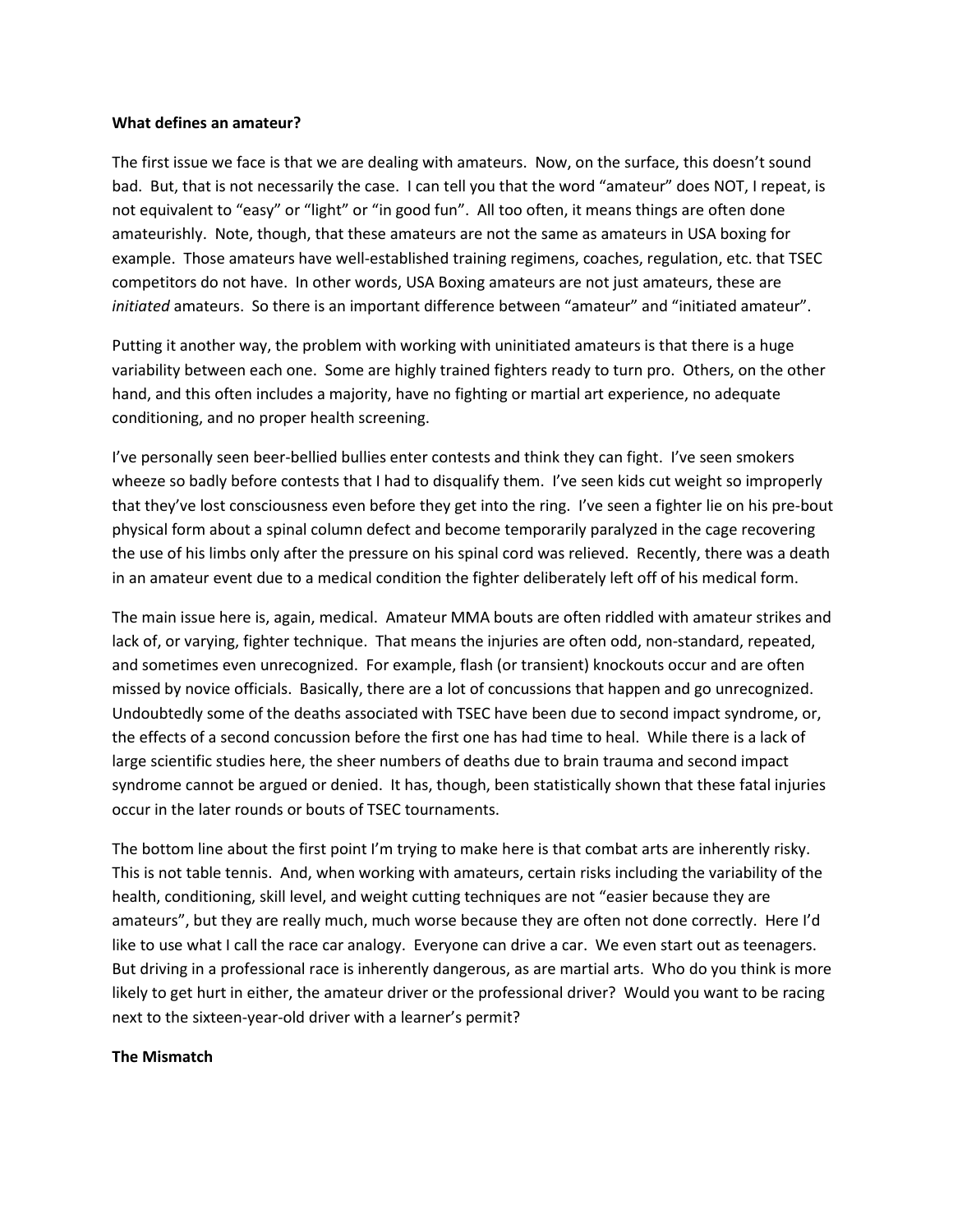But this variability in skills does not only cause problems from this standpoint, it also allows for a very, very serious problem called the mismatch – a problem that is magnified in TSEC style and amateur elimination tournaments. And anyone in the know with combat sports will tell you that this is when medical personnel get concerned. It's when the ringer steps in the ring for the prize money and knocks out the inexperienced amateur. To illustrate this I'll give an example of the other end of the spectrum – the Pacquaio-Mayweather fight. No ringside physician in the country was very worried about the safety of either of those fighters because first, they were in the finest condition, and second, they were experts in their field. Most, if not all of these amateur fighters, are neither this conditioned or skilled. I don't need to tell you that this is not what we want.

Additionally, mismatches occur for other reasons than skill. There can be a weight mismatch – for example a 140-pound fighter who fights in a 140 to 160-pound weight class. Say for example he does not cut or lose weight for the fight. But a 180-pound fighter dehydrated 20 pounds (which is possible and often done) weighs in at 160. Now you've got a 40-pound swing – a real problem that will without doubt predispose to injury. For all the lawyers out there, a significant mismatch is directly analogous to the "eggshell skull" theory in tort law.

## **The Ringer**

And then there's the "ringer". These events often attract ringers, people who have extensive training but not yet competed, or have competed to a significant degree and lie on the application, and enter the contest for the rent money or alimony.

To illustrate this, there is a YouTube video https://www.youtube.com/watch?v=LX8894xEPBA that shows a MMATSEC match. At first, you might not think there was a mismatch. But on closer inspection there is. There a few things to point out here. First, there is approximately 100 pounds difference between the contestants. Second, the lighter fighter was knocked out cold. Third, the winner was Butterbean – a household name in the fight industry. Mr. T once fought in one of these tournaments. How would you feel if your son got into a ring and then Mr. T entered the other corner?

At this point, I would like to point out some things I've seen in professional bouts, again for the purposes of illustration. When working professional bouts, I've seen a fighter who was completely blind in one eye want to fight – and his excuse was that other states had allowed him to fight. I had a fighter nearly die from heat stroke and dehydration – the only reason he is alive is because we got lucky by having the excellent paramedics we had that night. I've seen a fighter who had a bleed in his brain suffered in a previous fight, then with surgery and a steel plate covering a hole in his skull, and then try and fight again. I've seen a fighter forge physical forms to try to get licensed in Illinois. And these are the Pros!

The reason I bring up these experiences with professional fighters is that these guys are highly and tightly regulated. And, they and their promoters and managers know better than to try to pull this stuff and yet they continue to try. My point here is that things like this go unrecognized and often unaddressed with amateurs. In truth, amateurs should be more tightly regulated than the pros, not less. Again, and I cannot emphasize this enough, the word "amateur" does not mean "less dangerous."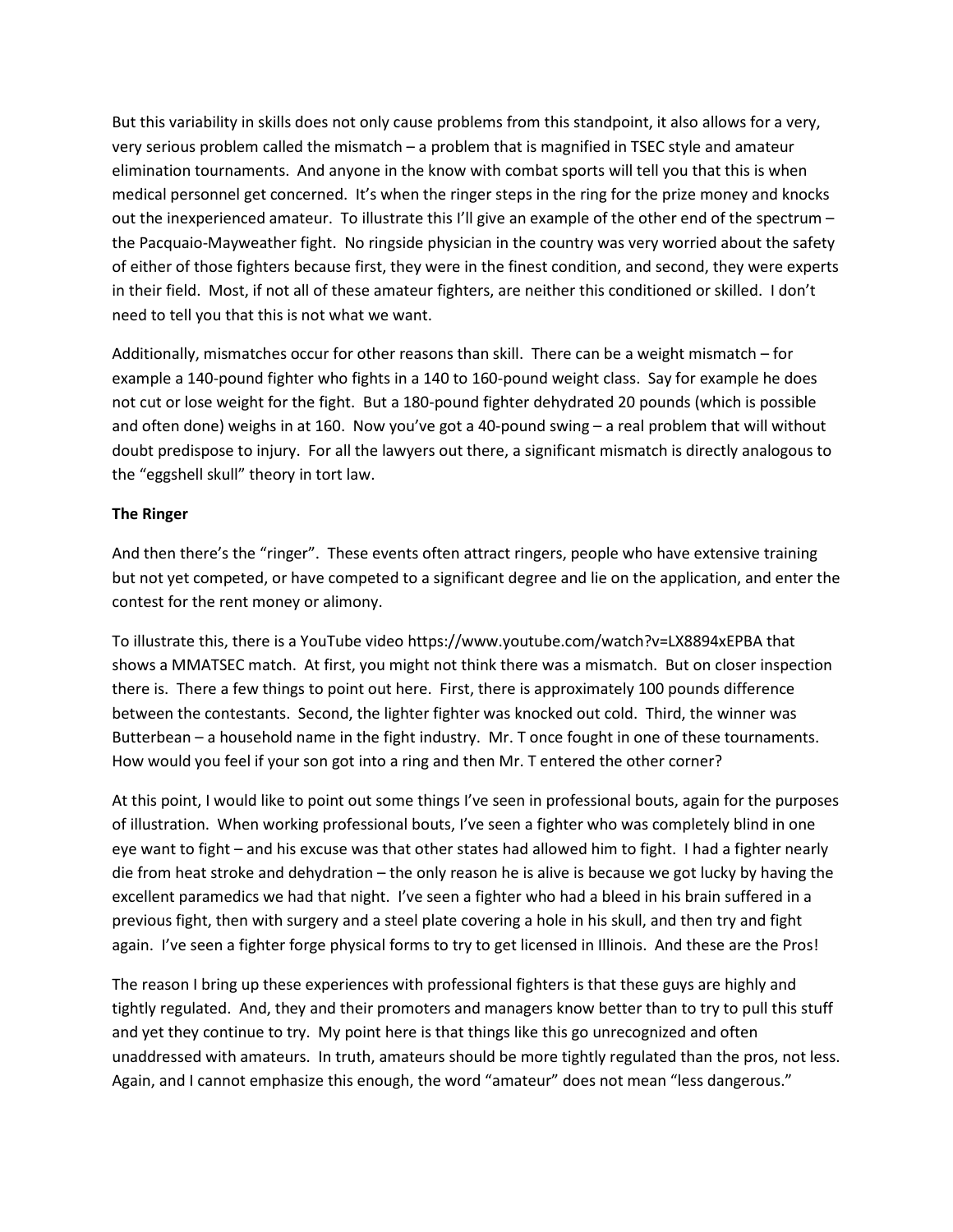## **The Purse**

I'd like to address the money component. When prize money is given to amateurs, they are no longer fighting only for the sport, but for the money. Which means that some fighters will focus not on the fight, the preparation for the fight, or anything else except the prize money. Just because a statute or rule says that even though there is prize money that they retain their amateur status doesn't really cut it. Actions speak louder than words here. I'll give another example from my personal experience. I know a professional boxer who is a journeyman fighter. His record is something like 1 win and 26 losses. I saw him get in the ring and get pounded. As he was leaving the ring and said to me "I just got the rent money". The argument has been made that if it's called a "stipend" or "honorarium", or if it's given "to the fighter's gym" that it doesn't matter. The truth is that it does. Even if the money is given to the fighter's gym, how that fighter approached that fight changes. Bottom line: Money changes the game and there's no way around that.

#### **Sanctioning and Regulation**

Is it possible to eliminate the risks associated with this first of three main issues? The answer is "possibly" at best. The solution would be increased regulation from a state perspective, in addition to having effective sanctioning bodies. And, these regulations would have to be in accord with other state and nationally accepted standards, for example current requirements for amateur MMA sanctioning bodies. More specifically, contestants would have to have some kind of documented experience in a martial art. For example, a few dozen amateur boxing matches, documented training in a respected MMA or kickboxing gym, collegiate competition in a combat sport, or something along those lines. But, the problem here is, of course, that this process is murky and difficult to enforce or execute at best.

There has in the past been a significant lack of sanctioning and regulation, with loose structure and laws. First let's ask why we have sanctioning bodies and commissions. The answer is to protect the fighters. These fighters are our sons, our daughters, and our constituents. The question begs, though, is who are we protecting them from? We are of course protecting them from each other, but more importantly from unethical promoters, unethical managers, uncaring trainers, etc. Most importantly we are protecting them from themselves. The best analogy of what a commission does to protect a fighter from themselves is to say to them "buckle up, it's the law" as they enter the ring. These protections include educated match making, hiring and assigning competent, professional officials and medical teams, enforcing codes on physical plant and equipment, enforcing licensing codes such as screening fighters for hepatitis and HIV, and so on.

## **Sequential or Consecutive Bouts**

One important question is why some martial arts can have sequential bouts and others cannot. The answer lies in the style of the particular art. Specifically, hard style versus soft style, and how much physical damage occurs during a bout. Soft styles are those which have more grappling and rolling, and hard styles have more "hard" strikes and kicks. In martial arts, less physical damage occurs in soft styles like Aikido and wrestling, and more damage occurs in hard styles such as Muy Thai and Tae Kwon Do.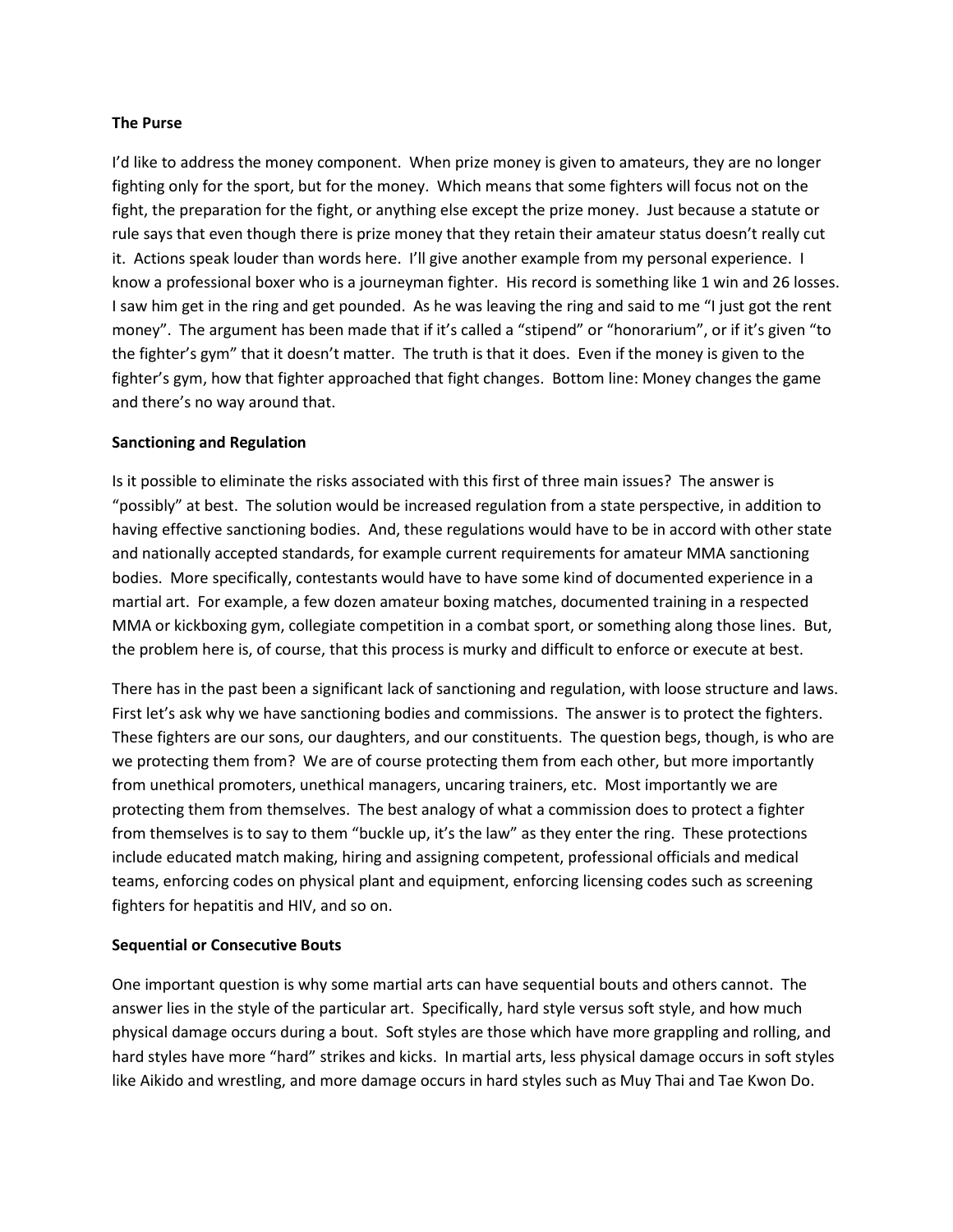One illustrative analogy uses different sports. If we imagine a spectrum of physical damage per game or bout, and place common professional sports on that spectrum, the idea becomes clear. At the "soft" end would be baseball. At the "hard end" would be professional boxing. Basketball and football would fall in between, with basketball being placed closer to the soft end, and football being placed closer to the boxing end. What you will also notice is that how often these sports can be played is likely a reflection of the recovery time athletes would need in between games or matches. In baseball you can play a double header, even going into extra innings. Football, on the other hand is only played once a week. Boxing has a minimum two-week layoff time, and that is assuming there are no medical suspensions. Now let's apply the same concept, but now only using martial arts. Going from soft to hard, one could list them in this order: Aikido, wrestling, Jiu Jitsu, Judo, amateur boxing (with protective gear), Kung Fu and Tai Kwan Do (with protective gear), kickboxing, Muy Thai, professional boxing, MMA. Putting it another way, you can wrestle and do Aikido all day long without taking much physical damage and risk. On the other hand, that is not the case for hard styles such as MMA. So, sequential or consecutive bouts for hard styles can have much more serious ramifications. And, it follows, that the more physical damage a sport has associated with it, the less possible and feasible it is to have consecutive or sequential bouts. Putting it in an illustrative way, baseball players can play double headers because they can. Football players don't play two games in a day because they can't – and the same goes for hard-style martial arts.

Some may raise the question of why can Glory Kickboxing have a tournament style event? The answers are several fold. First, they are highly-trained professionals, not amateurs – see the Pacquaio-Mayweather analogy above. This means that there is much less likely to have mismatches in skill, conditioning, and other aspects that you would find in amateur events. Second, it's highly regulated by its own rules and is subject to high-level commission oversight. Third, these athletes are required to have a physician exam and clearance in between each bout. Fourth, these matches have shorter rounds and use full gloves, as opposed to MMA. While it may sound counterintuitive, from these aspects, professional kickboxing could be considered safer towards it's individual athletes than amateur kickboxing.

The next question that follow is: if strict commission oversight and regulation make professional kickboxing tournaments safer, couldn't it do the same for amateur kickboxing or MMA tournaments? It is my opinion that the answer is "no", and that is specifically because of the first reason above – the nature of amateur events and the high degree of variance of amateurs' skills and conditioning. It's highly doubtful that regulation could compensate for the dangers introduced in that context.

#### **Tournament Style Format**

I will personally tell you as a former collegiate wrestler that part of tournament style competition is to finish off your opponent as soon as possible in order to save your energy for the next bout. When transposing that thought process to full contact martial arts, it lends to a very, very dangerous scenario, one that ends up losing any regard for the opponent's safety – even if it's unintentional. In other words, tournament style approaches to competition are better reserved for sports where advancement in the tournament is not directly tied to injuring the opponent. Putting it yet another way, what makes martial